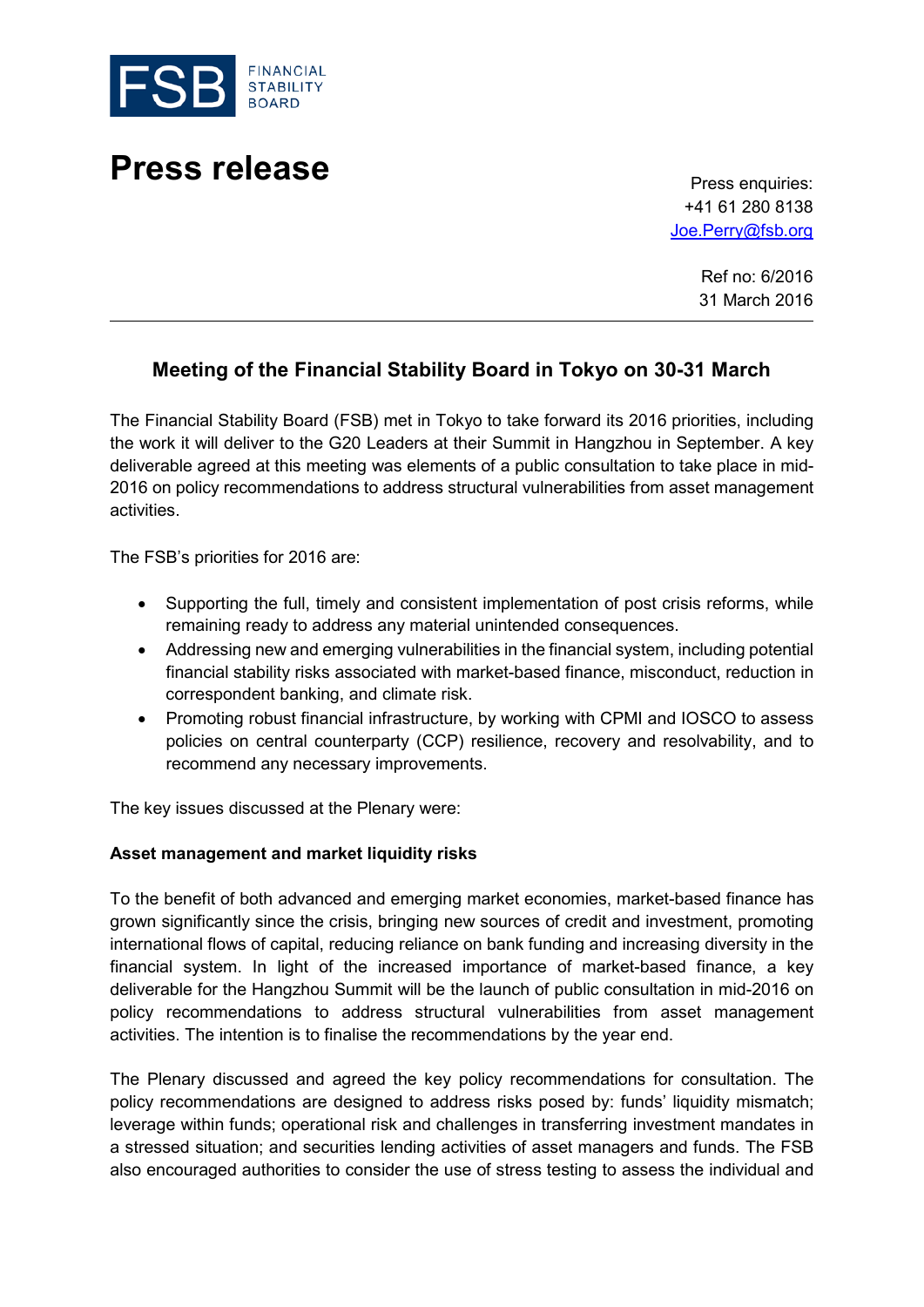collective ability of funds to meet their redemption under stressed market conditions. Increased information on liquidity and leverage risk across asset managers will be an essential tool for understanding the financial stability risks posed to the financial system. Taken together, these policy recommendations should make a wide range of markets more resilient.

#### **Transforming shadow banking into resilient market-based finance**

The Plenary discussed the results of an exercise carried out in 2015 to share information among FSB jurisdictions on risks from non-bank financial entities and on the policy tools available to address related financial stability concerns. The exercise forms part of the FSB Policy Framework for the oversight and regulation of shadow banking entities. The Plenary also discussed a thematic peer review report evaluating FSB jurisdictions' progress in implementing the Policy Framework. The report will be published in May.

#### **Addressing other emerging vulnerabilities**

The FSB discussed current financial vulnerabilities against the background of a weakening economic growth outlook, low price pressures, high debt levels and low productivity in many advanced and emerging economies. Against this backdrop, the credit outlook has deteriorated for weaker corporate issuers and some sovereigns, particularly some affected by the sharp falls in commodities prices.

Much progress has been made through financial reforms to strengthen the resilience of financial institutions and markets in recent years. Nonetheless, many banks continue to face a range of challenges to profitability and must do more to adjust their business models to a low growth/low nominal interest rate environment and strengthened regulatory framework. Continued economic uncertainties and recent episodes of market volatility have reemphasised the importance of continued progress to implement fully the agreed reforms and to identify and address new vulnerabilities as they arise.

### **Full, timely and consistent implementation of post-crisis reforms**

The Plenary agreed on the approach to producing its second annual report on the implementation and effects of reforms for the Hangzhou Summit. The Plenary confirmed that, in line with wider work to deepen the analysis, this year's report will include a review of any significant change in market liquidity, and if so, its drivers and likely persistence.

### **EMDEs Forum**

The FSB held its second Emerging Market and Developing Economies (EMDEs) Forum to discuss regulatory reform and financial stability issues of particular relevance to the EMDE members of the FSB and its six Regional Consultative Groups. Members discussed progress on issues identified at a similar 2015 Forum, as well as new issues related to implementation of agreed reforms, including aspects of Basel III and the reforms to over-the-counter derivatives markets. The Forum reviewed the FSB co-ordinated action plan to address reductions in availability of correspondent banking. The issues discussed during the Forum will provide input to the FSB's monitoring of the implementation and effects of the agreed G20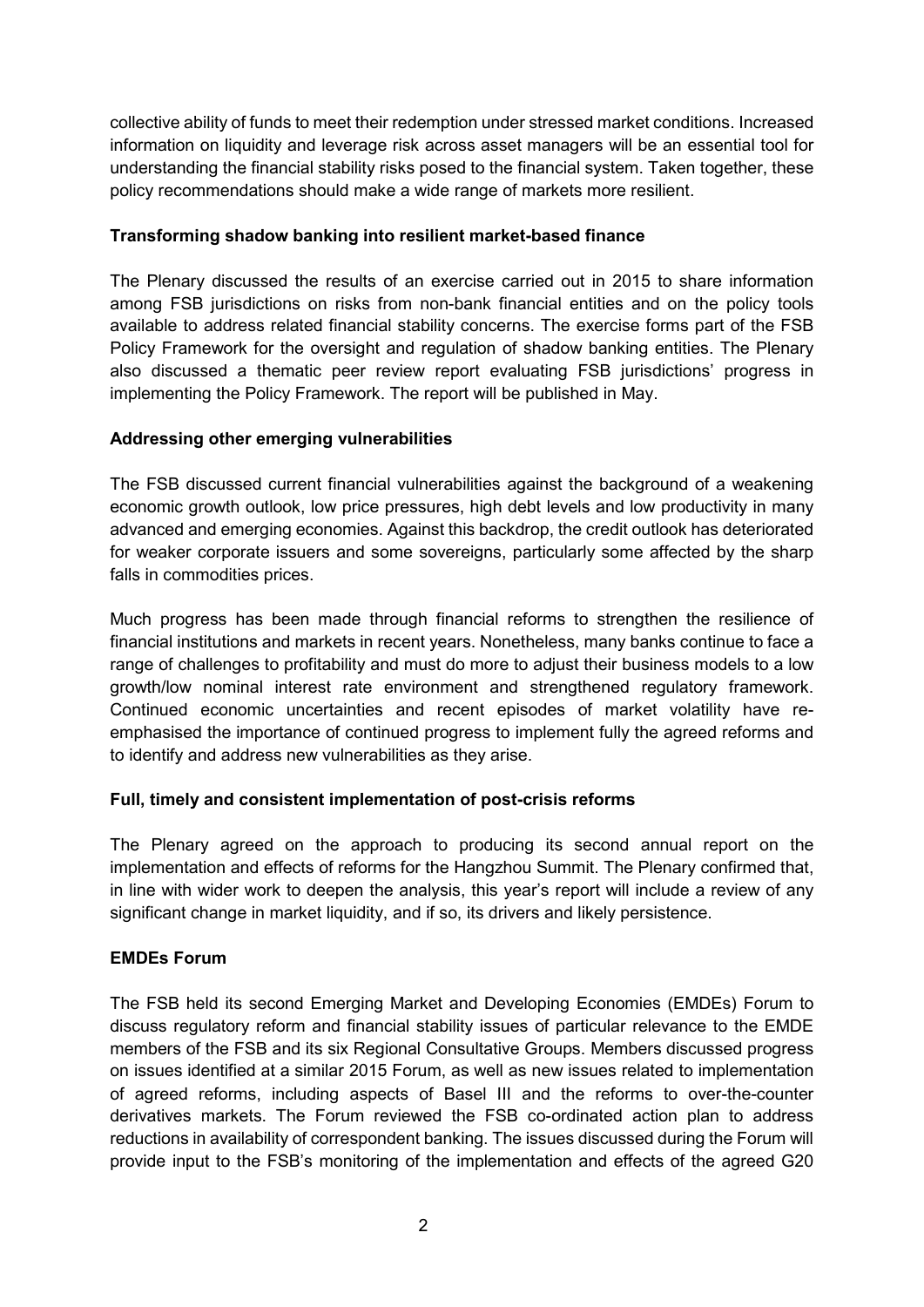reforms. They will also be taken up by the FSB and standard-setting bodies for possible review in their ongoing work.

### **Climate-related financial risks**

Given that access to better quality information on climate-related financial risks will allow market participants to understand and manage these risks better, the FSB welcomed the phase one report to be issued by the industry-led Task Force on Climate-related Financial Disclosures (TCFD) on [1](#page-2-0) April 2016<sup>1</sup> and the TCFD's intention to undertake extensive stakeholder consultation. The TCFD, chaired by Michael Bloomberg, was established by the FSB in December 2015, to develop voluntary, consistent climate-related financial disclosures for use by companies in providing information to lenders, insurers, investors and other stakeholders. Members of the industry-led Task Force presented the findings from the phase one report, which surveys the landscape of existing climate disclosures, discusses fundamental principles of effective, relevant disclosure and sets out the scope and objectives of the next phase of the TCFD's work. The TCFD will present its final report, including recommendations for voluntary corporate disclosures, to the FSB by the end of 2016.

### **Strengthening the robustness of financial infrastructure**

Recognising that central counterparties are a core part of the financial infrastructure on which effective markets depend, the Plenary discussed the good progress being made on enhancing the resilience, recovery and resolution of CCPs. The CPMI-IOSCO consultation on additional granular guidance on resilience and recovery and the FSB high-level guidance on CCP resolution are both on track for launch by the Hangzhou Summit. By the end of 2016, the FSB will publish for public consultation standards or guidance on resolution issues relating to CCPs. This work programme recognises the important role CCPs play in reducing systemic risks and making derivatives markets more robust, following post-crisis reforms. At the same time, it addresses the risk that absent adequate resilience, recovery and resolution options, CCPs could themselves become too-big-to-fail.

### **Financial system implications of technological innovations**

The Plenary reviewed major areas of financial technology innovation, including distributed ledger technology, and proposed a framework for categorising them and assessing any financial stability implications. Plenary members discussed the issues raised for public authorities by these technologies, possible steps to address potential risks, and opportunities for cooperation in the FSB and with the standard-setting bodies to deepen analysis and develop regulatory perspectives.

### **Experience with macroprudential policy frameworks and tools**

-

The Chinese G20 Presidency has asked the IMF, FSB and BIS to report by the Hangzhou Summit on the experience and potential lessons with macroprudential policy frameworks and

<span id="page-2-0"></span><sup>&</sup>lt;sup>1</sup> The consultation will be published on the TCFD website [\(www.fsb-tcfd.org\)](http://www.fsb-tcfd.org/) website on 1 April. More details are available from the TCFD [\(info@fsb-tcfd.org/](mailto:info@fsb-tcfd.org)@FSB\_TCFD).